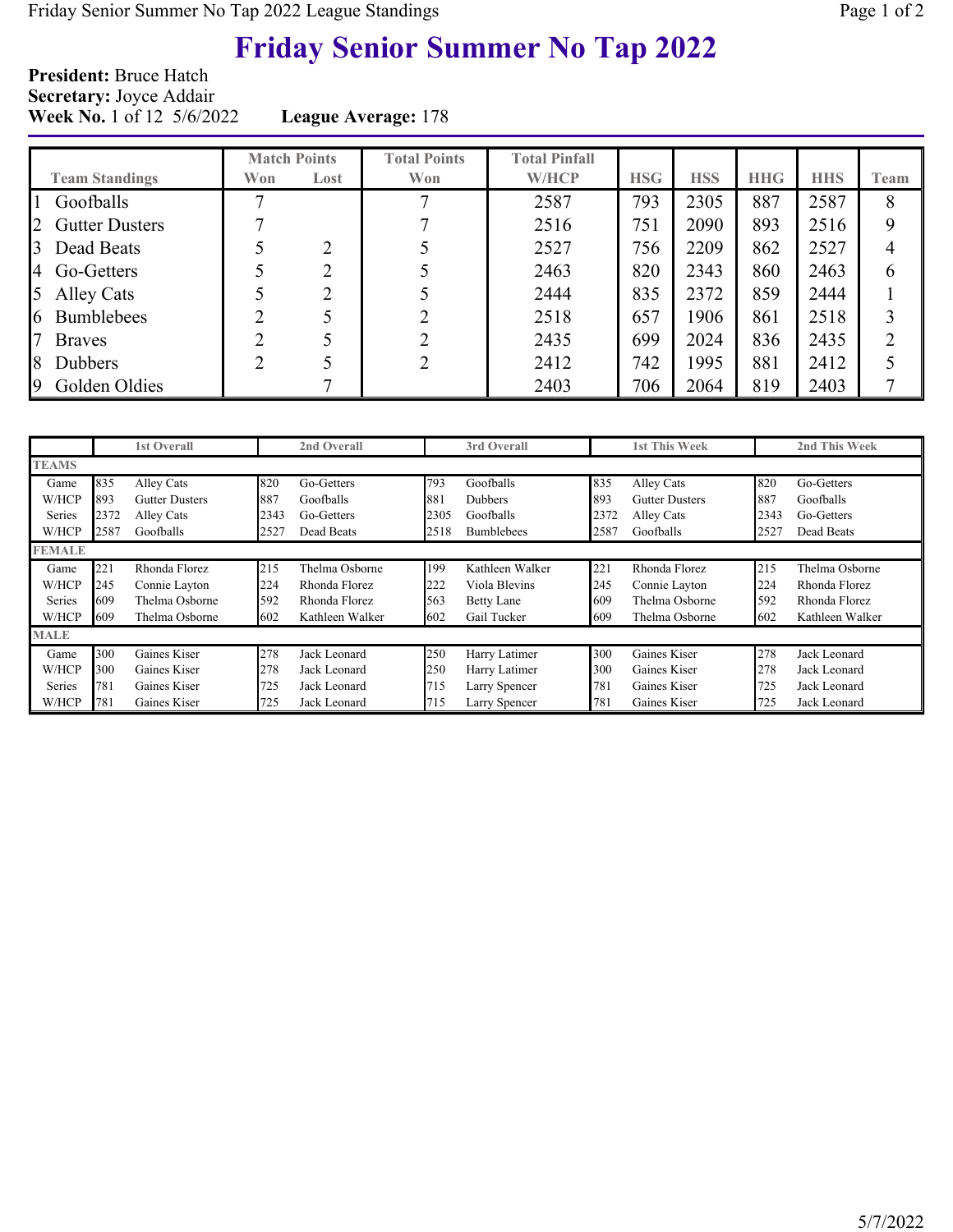| <b>Individual Records</b> | Gme | <b>Pins</b> |     | Ave HCP HSG    |     | <b>HSS</b> | <b>HHG</b> HHS |     |     | <b>Individual F</b>     |
|---------------------------|-----|-------------|-----|----------------|-----|------------|----------------|-----|-----|-------------------------|
| <b>1 Alley Cats</b>       |     |             |     |                |     |            |                |     |     | <b>6 Go-Getters</b>     |
| Dee Baines<br>001         | 3   | 582         | 194 | 6              | 206 | 582        | 212            | 600 | 020 | <b>Bill Newton</b>      |
| Roger Mitchell<br>002     | 3   | 589         | 196 | $\overline{4}$ | 220 | 589        | 224            | 601 | 021 | <b>Bucky Mitcl</b>      |
| Kathleen Walker<br>003    | 3   | 560         | 186 | 14             | 199 | 560        | 213            | 602 | 022 | Rhonda Flor             |
| Larry Myhill<br>004       | 3   | 641         | 213 |                | 240 | 641        | 240            | 641 | 023 | Oscar Doss              |
| 2 Braves                  |     |             |     |                |     |            |                |     |     | <b>7 Golden Oldies</b>  |
| Gail Tucker<br>005        | 3   | 314         | 104 | 96             | 115 | 314        | 211            | 602 | 024 | Joyce Addai             |
| Jay Massengill<br>006     | 3   | 548         | 182 | 18             | 217 | 548        | 235            | 602 | 025 | <b>Bill Pierce</b>      |
| Ken Lewis<br>007          | 3   | 532         | 177 | 23             | 193 | 532        | 216            | 601 | 026 | Teddy Hincl             |
| Jerry Osborne<br>008      | 3   | 630         | 210 |                | 238 | 630        | 238            | 630 |     | 8 Goofballs             |
| <b>3 Bumblebees</b>       |     |             |     |                |     |            |                |     | 027 | <b>Betty Lane</b>       |
| Diana Mitchell<br>009     | 3   | 511         | 170 | 30             | 178 | 511        | 208            | 601 | 028 | John Runde              |
| Keith Tucker<br>010       | 3   | 381         | 127 | 73             | 131 | 381        | 204            | 600 | 029 | <b>Bruce Hatch</b>      |
| Larry Spencer<br>011      | 3   | 715         | 238 |                | 246 | 715        | 246            | 715 | 030 | Gaines Kise             |
| Kathy Newton<br>036       | 3   | 299         | 99  | 101            | 116 | 299        | 217            | 602 |     | <b>9 Gutter Dusters</b> |
| <b>4 Dead Beats</b>       |     |             |     |                |     |            |                |     | 031 | Maria Perez             |
| Viola Blevins<br>012      | 3   | 448         | 149 | 51             | 171 | 448        | 222            | 601 | 032 | Connie Layt             |
| Juan Florez<br>013        | 3   | 583         | 194 | 6              | 238 | 583        | 244            | 601 | 033 | John Hawth              |
| Jack Leonard<br>014       | 3   | 725         | 241 |                | 278 | 725        | 278            | 725 | 034 | Harry Latim             |
| 015<br>Don Harrison       | 3   | 453         | 151 | 49             | 168 | 453        | 217            | 600 |     | <b>ROVING RESE</b>      |
| 5 Dubbers                 |     |             |     |                |     |            |                |     | 035 | Debbie Cort             |
| Shirley Davidson<br>016   | 3   | 411         | 137 | 63             | 156 | 411        | 219            | 600 |     |                         |
| Randy Martin<br>017       | 3   | 533         | 177 | 23             | 210 | 533        | 233            | 602 |     |                         |
| Thelma Osborne<br>018     | 3   | 609         | 203 |                | 215 | 609        | 215            | 609 |     |                         |
| 019<br>John Munson        | 3   | 442         | 147 | 53             | 190 | 442        | 243            | 601 |     |                         |

|     | <b>Individual Records</b> | Gme | <b>Pins</b> |     | Ave HCP        | <b>HSG</b> | <b>HSS</b> | HHG | <b>HHS</b> |
|-----|---------------------------|-----|-------------|-----|----------------|------------|------------|-----|------------|
|     | <b>6 Go-Getters</b>       |     |             |     |                |            |            |     |            |
| 020 | <b>Bill Newton</b>        | 3   | 515         | 171 | 29             | 185        | 515        | 214 | 602        |
| 021 | <b>Bucky Mitchell</b>     | 3   | 577         | 192 | 8              | 211        | 577        | 219 | 601        |
| 022 | Rhonda Florez             | 3   | 592         | 197 | $\mathcal{E}$  | 221        | 592        | 224 | 601        |
| 023 | Oscar Doss                | 3   | 659         | 219 |                | 245        | 659        | 245 | 659        |
|     | <b>7 Golden Oldies</b>    |     |             |     |                |            |            |     |            |
| 024 | Joyce Addair              | 3   | 528         | 176 | 24             | 191        | 528        | 215 | 600        |
| 025 | <b>Bill Pierce</b>        | 3   | 590         | 196 | $\overline{4}$ | 202        | 590        | 206 | 602        |
| 026 | Teddy Hinchey             | 3   | 601         | 200 |                | 220        | 601        | 220 | 601        |
|     | 8 Goofballs               |     |             |     |                |            |            |     |            |
| 027 | <b>Betty Lane</b>         | 3   | 563         | 187 | 13             | 194        | 563        | 207 | 602        |
| 028 | John Runde                | 3   | 449         | 149 | 51             | 179        | 449        | 230 | 602        |
| 029 | <b>Bruce Hatch</b>        | 3   | 512         | 170 | 30             | 173        | 512        | 203 | 602        |
| 030 | Gaines Kiser              | 3   | 781         | 260 |                | 300        | 781        | 300 | 781        |
|     | <b>9 Gutter Dusters</b>   |     |             |     |                |            |            |     |            |
| 031 | Maria Perez               | 3   | 337         | 112 | 88             | 130        | 337        | 218 | 601        |
| 032 | Connie Layton             | 3   | 457         | 152 | 48             | 197        | 457        | 245 | 601        |
| 033 | John Hawthorne            | 3   | 582         | 194 | 6              | 209        | 582        | 215 | 600        |
| 034 | Harry Latimer             | 3   | 714         | 238 |                | 250        | 714        | 250 | 714        |
|     | <b>ROVING RESERVES</b>    |     |             |     |                |            |            |     |            |
| 035 | Debbie Corum              | 3   | 345         | 115 | 85             | 137        | 345        | 222 | 600        |
|     |                           |     |             |     |                |            |            |     |            |

| <b>Star Bowler for Game</b> |                                                  |  |  |  |  |  |  |  |  |  |  |  |
|-----------------------------|--------------------------------------------------|--|--|--|--|--|--|--|--|--|--|--|
|                             | Connie Layton 45 pins over average with 197 game |  |  |  |  |  |  |  |  |  |  |  |
|                             | Juan Florez 44 pins over average with 238 game   |  |  |  |  |  |  |  |  |  |  |  |

| <b>Star Bowler for Series</b> |                                     |  |  |  |  |  |  |  |  |  |  |  |
|-------------------------------|-------------------------------------|--|--|--|--|--|--|--|--|--|--|--|
| Kathleen Walker               | 2 pins over average with 560 series |  |  |  |  |  |  |  |  |  |  |  |
| Gail Tucker                   | 2 pins over average with 314 series |  |  |  |  |  |  |  |  |  |  |  |
| <b>Betty Lane</b>             | 2 pins over average with 563 series |  |  |  |  |  |  |  |  |  |  |  |
| Kathy Newton                  | 2 pins over average with 299 series |  |  |  |  |  |  |  |  |  |  |  |
| Larry Myhill                  | 2 pins over average with 641 series |  |  |  |  |  |  |  |  |  |  |  |
| Jay Massengill                | 2 pins over average with 548 series |  |  |  |  |  |  |  |  |  |  |  |
| Jack Leonard                  | 2 pins over average with 725 series |  |  |  |  |  |  |  |  |  |  |  |
| Randy Martin                  | 2 pins over average with 533 series |  |  |  |  |  |  |  |  |  |  |  |
| <b>Bill Newton</b>            | 2 pins over average with 515 series |  |  |  |  |  |  |  |  |  |  |  |
| <b>Oscar Doss</b>             | 2 pins over average with 659 series |  |  |  |  |  |  |  |  |  |  |  |
| <b>Bill Pierce</b>            | 2 pins over average with 590 series |  |  |  |  |  |  |  |  |  |  |  |
| John Runde                    | 2 pins over average with 449 series |  |  |  |  |  |  |  |  |  |  |  |
| <b>Bruce Hatch</b>            | 2 pins over average with 512 series |  |  |  |  |  |  |  |  |  |  |  |

| <b>Schedule</b>                             | 15-16 17-18 19-20 21-22 23-24 |  |  |
|---------------------------------------------|-------------------------------|--|--|
| 5/13/2022 10:00 AM 7*3 1*6 2*9 5*10 8*4     |                               |  |  |
| $5/20/2022$ 10:00 AM $4*5$ 9*8 10*1 3*2 6*7 |                               |  |  |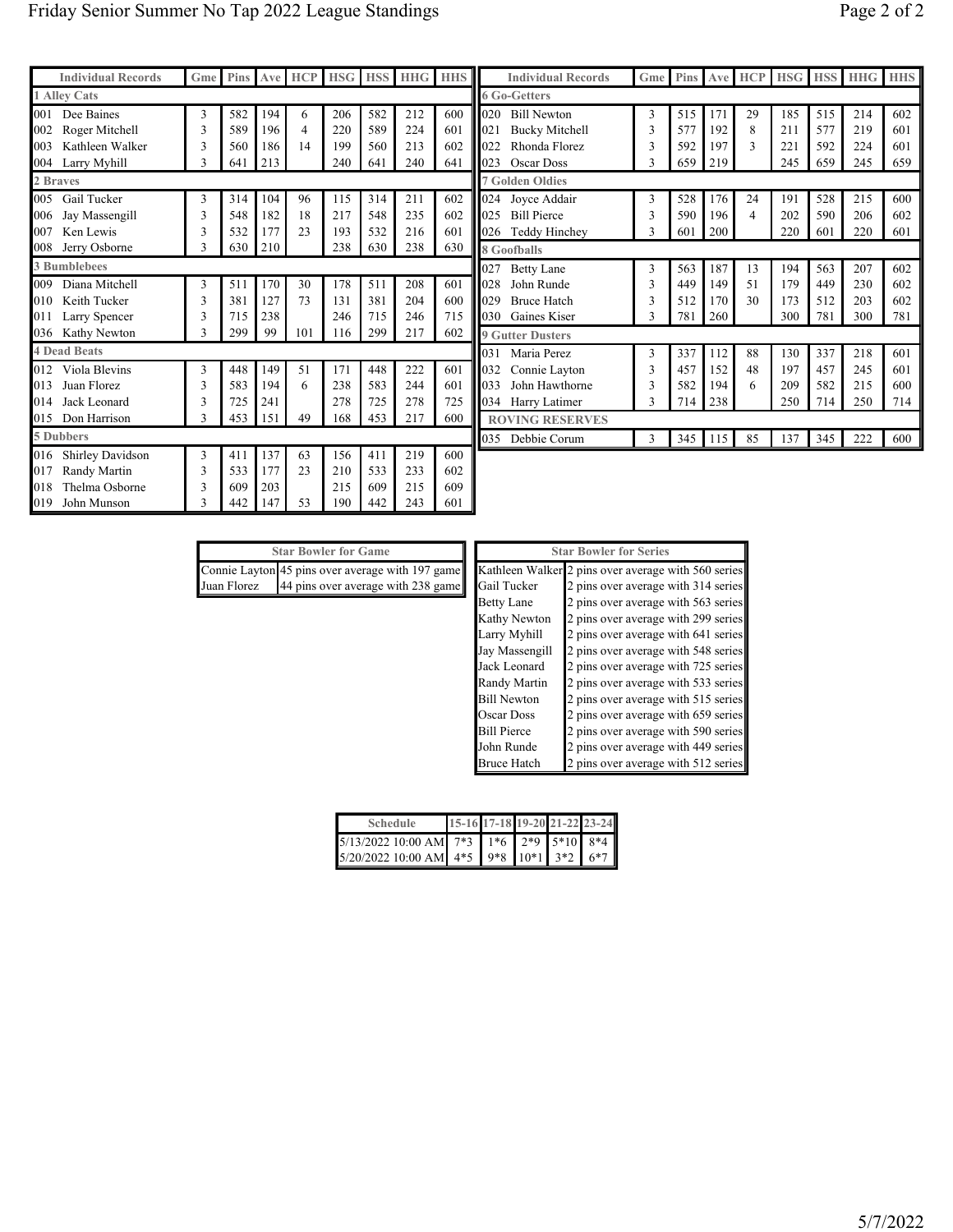### Interstate Bowl Friday Senior Summer No Tap 2022 League Record Sheet

| Week 1 5/6/2022                          |     |                               |                |     |                                 |                  |                                        |     |                                    |      |             |     |                    |
|------------------------------------------|-----|-------------------------------|----------------|-----|---------------------------------|------------------|----------------------------------------|-----|------------------------------------|------|-------------|-----|--------------------|
| 1 Alley Cats                             |     |                               |                |     |                                 | 2 Braves         |                                        |     |                                    |      |             |     |                    |
| <b>15</b><br>Lane                        |     |                               |                |     | Ave HCP 1st 2nd 3rd Series Lane |                  | - 16                                   | Ave | <b>HCP</b>                         |      |             |     | 1st 2nd 3rd Series |
| <b>DEE BAINES</b>                        | 194 | 6                             | 184 206 192    |     | 582                             |                  | <b>GAIL TUCKER</b>                     | 104 | 96                                 | 104  | 95 115      |     | 314                |
| <b>ROGER MITCHELL</b>                    | 196 | $\overline{4}$                | 220 202        | 167 | 589                             |                  | <b>JAY MASSENGILL</b>                  | 182 | 18                                 | 142. | 189 217     |     | 548                |
| <b>KATHLEEN WALKER</b>                   | 186 | 14                            | 191 170 199    |     | 560                             | <b>KEN LEWIS</b> |                                        | 177 | 23                                 |      | 193 152 187 |     | 532                |
| <b>LARRY MYHILL</b>                      | 213 |                               | 240 212 189    |     | 641                             |                  | <b>JERRY OSBORNE</b>                   | 210 |                                    |      | 212 238 180 |     | 630                |
|                                          |     | <b>Net Total: 835 790 747</b> |                |     | 2372                            |                  |                                        |     | <b>Net Total:</b> 651 674 699      |      |             |     | 2024               |
|                                          |     | Total Handicap: 24 24 24      |                |     | 72                              |                  |                                        |     | <b>Total Handicap:</b> 137 137 137 |      |             |     | 411                |
|                                          |     | Gross Total: 859 814 771      |                |     | 2444                            |                  |                                        |     | Gross Total: 788 811 836           |      |             |     | 2435               |
| Games Won $(W, L or D)$ : W              |     |                               | <b>W</b>       |     | W                               |                  | Games Won $(W, L \text{ or } D)$ : L L |     |                                    |      |             | - W | L                  |
| <b>Match Points Won: 5 Points Won:</b> 2 |     |                               | $\overline{2}$ |     |                                 |                  | <b>Match Points Won: 2 Points Won:</b> |     |                                    |      |             |     |                    |

#### Friday Senior Summer No Tap 2022 League Record Sheet

| Week 1 5/6/2022                        |     |                                    |      |             |       |                         |                                        |                                    |                                 |      |         |               |                    |
|----------------------------------------|-----|------------------------------------|------|-------------|-------|-------------------------|----------------------------------------|------------------------------------|---------------------------------|------|---------|---------------|--------------------|
| 3 Bumblebees                           |     |                                    |      |             |       |                         | 4 Dead Beats                           |                                    |                                 |      |         |               |                    |
| 17<br>Lane                             | Ave | <b>HCP</b>                         |      |             |       | 1st 2nd 3rd Series Lane | -18                                    | Ave                                | <b>HCP</b>                      |      |         |               | 1st 2nd 3rd Series |
| <b>DIANA MITCHELL</b>                  | 170 | 30                                 | 178. | 160         | 173   | 511                     | VIOLA BLEVINS                          | 149.                               | -51                             | 127  | 171     | 150           | 448                |
| <b>KATHY NEWTON</b>                    | 99  | 101                                |      | 102 116     | -81   | 299                     | <b>JUAN FLOREZ</b>                     | 194                                | 6                               | 172  | 73      | 238           | 583                |
| <b>KEITH TUCKER</b>                    | 127 | 73                                 | 131  | -121        | - 129 | 381                     | <b>JACK LEONARD</b>                    | 241                                |                                 | 278  | 244     | 203           | 725                |
| <b>LARRY SPENCER</b>                   | 238 |                                    |      | 246 229 240 |       | 715                     | <b>DON HARRISON</b>                    | 151                                | 49                              | 140. | 168 145 |               | 453                |
|                                        |     | <b>Net Total:</b> 657 626 623      |      |             |       | 1906                    |                                        |                                    | <b>Net Total:</b> 717 756 736   |      |         |               | 2209               |
|                                        |     | <b>Total Handicap:</b> 204 204 204 |      |             |       | 612                     |                                        | <b>Total Handicap:</b> 106 106 106 |                                 |      |         |               | 318                |
|                                        |     | <b>Gross Total: 861 830 827</b>    |      |             |       | 2518                    |                                        |                                    | <b>Gross Total: 823 862 842</b> |      |         |               | 2527               |
| Games Won $(W, L or D)$ : W            |     |                                    |      |             |       |                         |                                        | Games Won $(W, L or D)$ : L        |                                 |      | W       | W             | W                  |
| <b>Match Points Won: 2 Points Won:</b> |     |                                    |      |             |       |                         | <b>Match Points Won: 5 Points Won:</b> |                                    |                                 |      |         | $\mathcal{L}$ |                    |

## Friday Senior Summer No Tap 2022 League Record Sheet

| Week 1 5/6/2022                        |     |                                    |     |               |  |                             |  |                                        |     |                        |     |             |       |                    |
|----------------------------------------|-----|------------------------------------|-----|---------------|--|-----------------------------|--|----------------------------------------|-----|------------------------|-----|-------------|-------|--------------------|
| 5 Dubbers                              |     |                                    |     |               |  | 6 Go-Getters                |  |                                        |     |                        |     |             |       |                    |
| 19<br>Lane                             | Ave |                                    |     |               |  | HCP 1st 2nd 3rd Series Lane |  | <b>20</b>                              | Ave | HCP                    |     |             |       | 1st 2nd 3rd Series |
| <b>SHIRLEY DAVIDSON</b>                | 137 | 63                                 |     | 156 136 119   |  | 411                         |  | <b>BILL NEWTON</b>                     | 171 | 29                     |     | 185 156 174 |       | 515                |
| <b>RANDY MARTIN</b>                    | 177 | 23                                 |     | 154 210 169   |  | 533                         |  | <b>BUCKY MITCHELL</b>                  | 192 | 8                      | 211 | 193         | 173   | 577                |
| <b>THELMA OSBORNE</b>                  | 203 |                                    |     | 188 206 215   |  | 609                         |  | <b>RHONDA FLOREZ</b>                   | 197 | 3                      |     | 179 221     | - 192 | 592                |
| <b>JOHN MUNSON</b>                     | 147 | 53                                 | 134 | 190 118       |  | 442                         |  | <b>OSCAR DOSS</b>                      | 219 |                        |     | 245 231     | - 183 | 659                |
|                                        |     | <b>Net Total:</b> 632 742 621      |     |               |  | 1995                        |  |                                        |     | <b>Net Total: 820</b>  |     | -801        | 722   | 2343               |
|                                        |     | <b>Total Handicap:</b> 139 139 139 |     |               |  | 417                         |  |                                        |     | <b>Total Handicap:</b> | 40  | 40          | 40    | 120                |
|                                        |     | <b>Gross Total:</b> 771 881 760    |     |               |  | 2412                        |  |                                        |     | Gross Total: 860 841   |     |             | 762   | 2463               |
| Games Won $(W, L or D)$ : L            |     |                                    |     | W             |  |                             |  | Games Won $(W, L or D)$ : W            |     |                        |     | L           | W     | W                  |
| <b>Match Points Won: 2 Points Won:</b> |     |                                    |     | $\mathcal{D}$ |  |                             |  | <b>Match Points Won: 5 Points Won:</b> |     |                        |     |             | ∍     |                    |